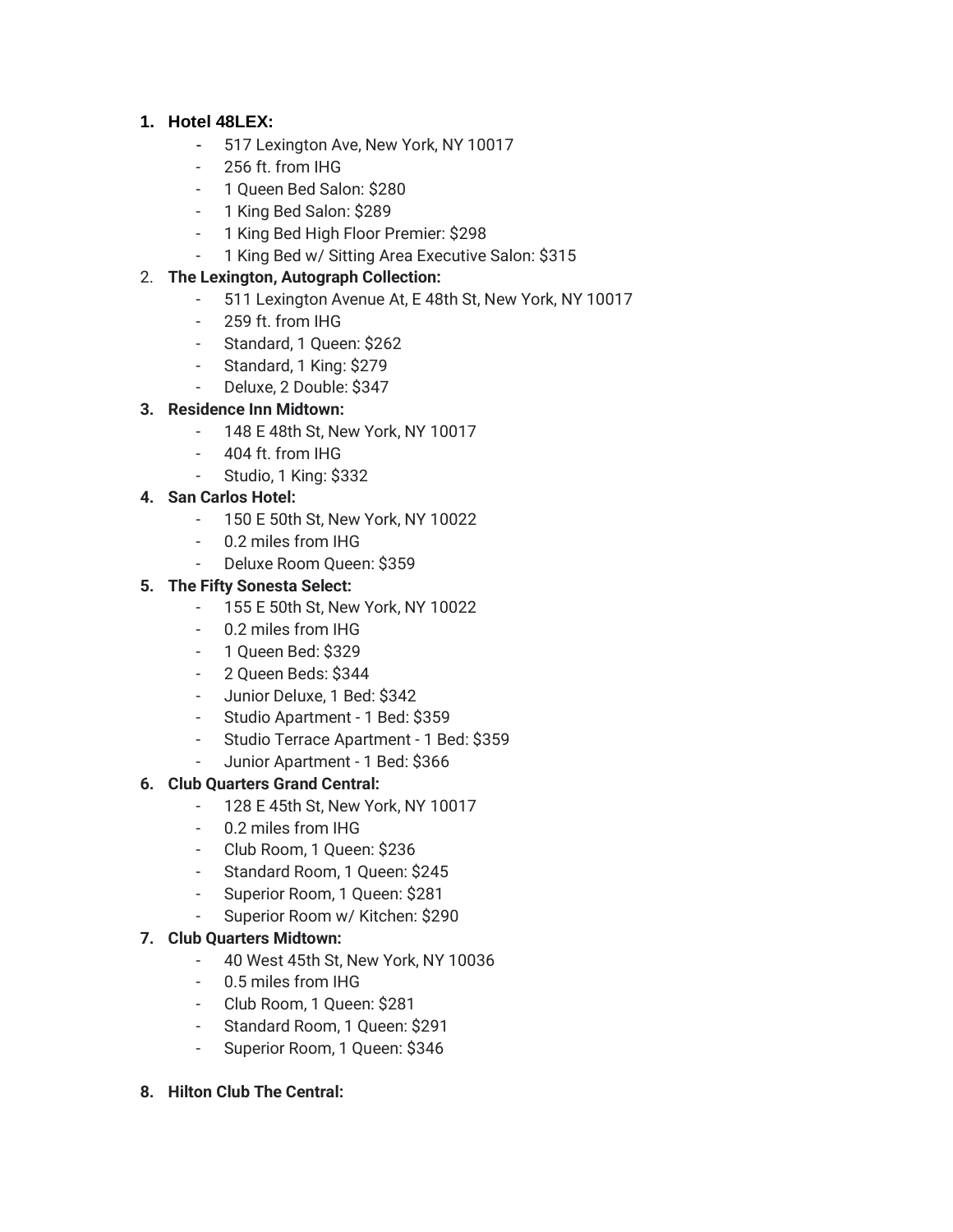- 12 E 48th St, New York, NY 10017
- 0.2 miles from IHG
- Studio, 1 King: \$359

# **9. Hotel Boutique at Grand Central:**

- 128 E 45th St, New York, NY 10017
- 0.2 miles from IHG
- Standard Room, 1 Queen: \$246
- Superior Room w/Kitchen: \$291
- One Room Suite w/Kitchen: \$345

# **10. Hilton Garden Inn Midtown East:**

- [206 East 52nd Street New York, New York 10022 USA](https://www.google.com/maps/search/?api=1&query=Hilton%20Garden%20Inn%20New%20York/Manhattan-Midtown%20East,%20New%20York,%20USA/)
- 0.3 miles from IHG
- 1 King Bed: \$305 (nonrefundable), \$333 (change/cancel up to 5 days before arrival), \$350 (change or cancel up to 1 day before arrival)
- 2 Queen Beds: \$325-\$374
- 1 King Bed w/ City View: \$335
- 1 King Bed, Top Floor City View: \$344
- 2 Queen Beds w/ City View: \$356
- 2 Queen Beds, Top Floor City View: \$364
- 1 King Bed w/ Outdoor Terrace City View: \$370

# **11. Fitzpatrick Grand Central:**

- 141 E 44th St, New York, NY 10017
- 0.3 miles from IHG
- Deluxe Queen:\$286
- Deluxe King: \$286
- Deluxe 2 Double Beds: \$336
- King Junior Suite: \$356

# **12. Courtyard by Marriott Midtown East:**

- 866 3rd Ave, New York, NY 10022
- 0.3 miles from IHG
- Deluxe Larger King Room: \$349

# **13. The Gotham Hotel:**

- 16 E 46th St, New York, NY 10017
- 0.3 miles from IHG
- Metro Queen: \$333
- Metro King: \$349
- Midtown Balcony King: \$365

# **14. EVEN Hotel Midtown East:**

- 221 E 44th St, New York, NY 10017
- 0.4 miles from IHG
- 1 King Bed Standard: \$\$268
- Standard Room: \$276
- 1 King Bed Premium Corner Room: \$286
- 1 King Bed Premium City View: \$295
- 2 Double Beds Standard: \$292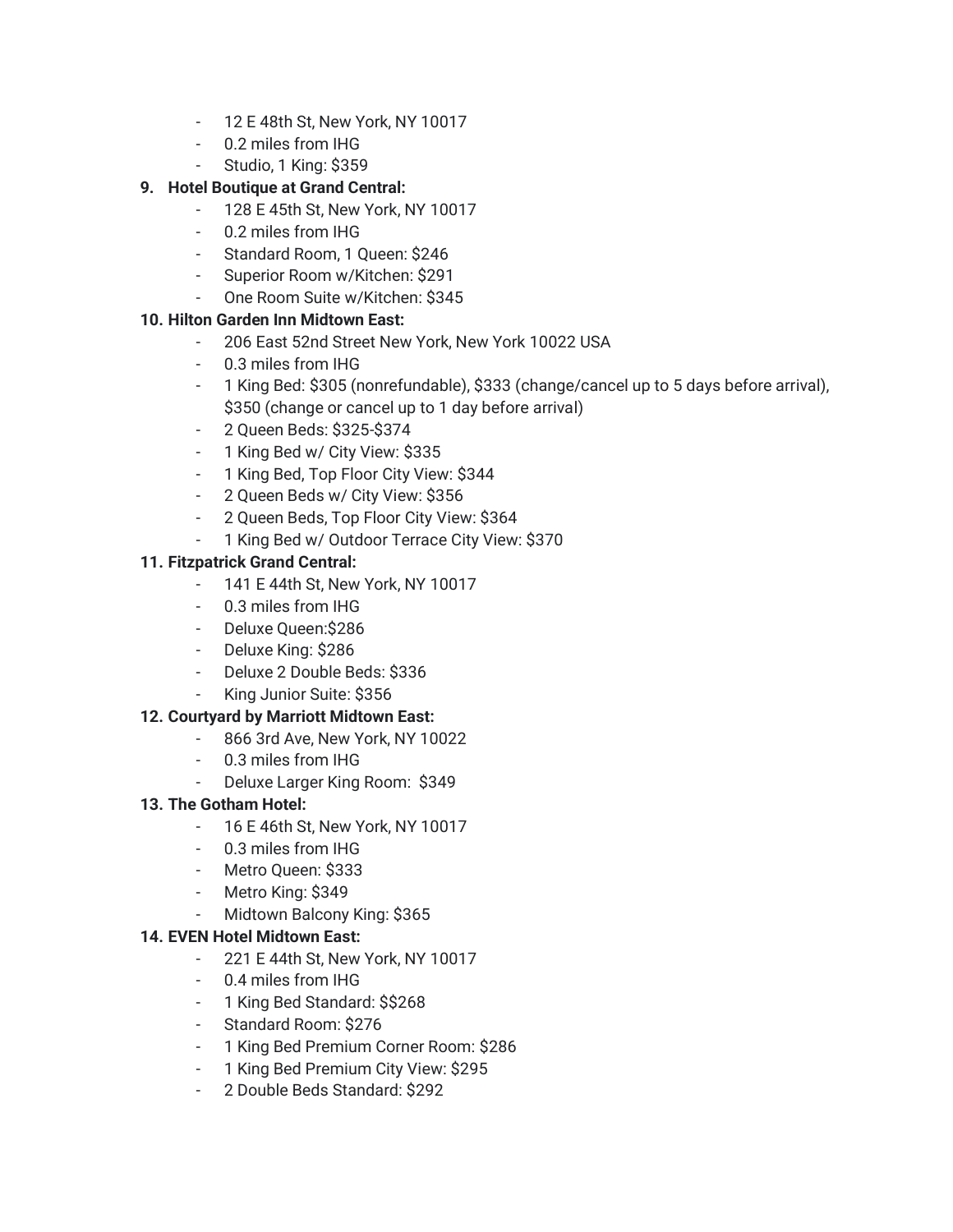# **15. Hotel Elysee:**

- 60 E 54th St, New York, NY 10022
- 0.5 miles from IHG
- Deluxe Room w/ Queen Bed: \$351
- Deluxe Room w/ King Bed: \$375

# **16. Hyatt Grand Central New York:**

- At Grand Central Terminal, 109 E 42nd St, New York, NY 10017
- 0.4 miles from IHG
- 1 Queen Bed: \$266
- 1 King Bed: \$270
- 2 Double Beds: \$277
- 1 King Bed Deluxe: \$277
- 1 King Bed City View: \$281
- 2 Double Beds, City View: \$284
- 2 Double Beds Deluxe: \$288
- Corner Suite: \$317

# **17. Carvi Hotel New York:**

- 152 E 55th St, New York, NY 10022
- 0.4 miles
- 1 Queen Bed: \$234-\$242
- 2 Double Beds: \$268

# **18. 3 West Club:**

- 3 W 51st St, New York, NY 10019
- 0.5 miles from IHG
- Superior Queen: \$239-\$289
- Superior Suite: \$289-\$329
- Master Suite: \$309-\$359

# **19. Hampton Inn Grand Central:**

- 231 E 43rd St, New York, NY 10017
- 0.5 miles from IHG
- 1 King Bed City View: \$301 (nonrefundable), \$340 (refundable up to 5 days before arrival), \$355 (refundable up to 1 day before arrival)
- 1 King Bed w/balcony: \$321 (nonrefundable), \$365 (refundable up to 5 days before arrival), \$\$377 (refundable up to 1 day before arrival)

# **20. The Jewel Hotel:**

- 11 W 51st St, New York, NY 10019
- 0.5 miles from IHG
- Superior Room: \$303-\$351
- Deluxe Room: \$330-\$381

# **21. Citadines Connect:**

- 15 W 45th St, New York, NY 10036
- 0.5 miles from IHG
- Premier Room King: \$311-\$406
- Premier Room w/2 Double Beds: \$339-\$439

# **22. Westin New York Grand Central:**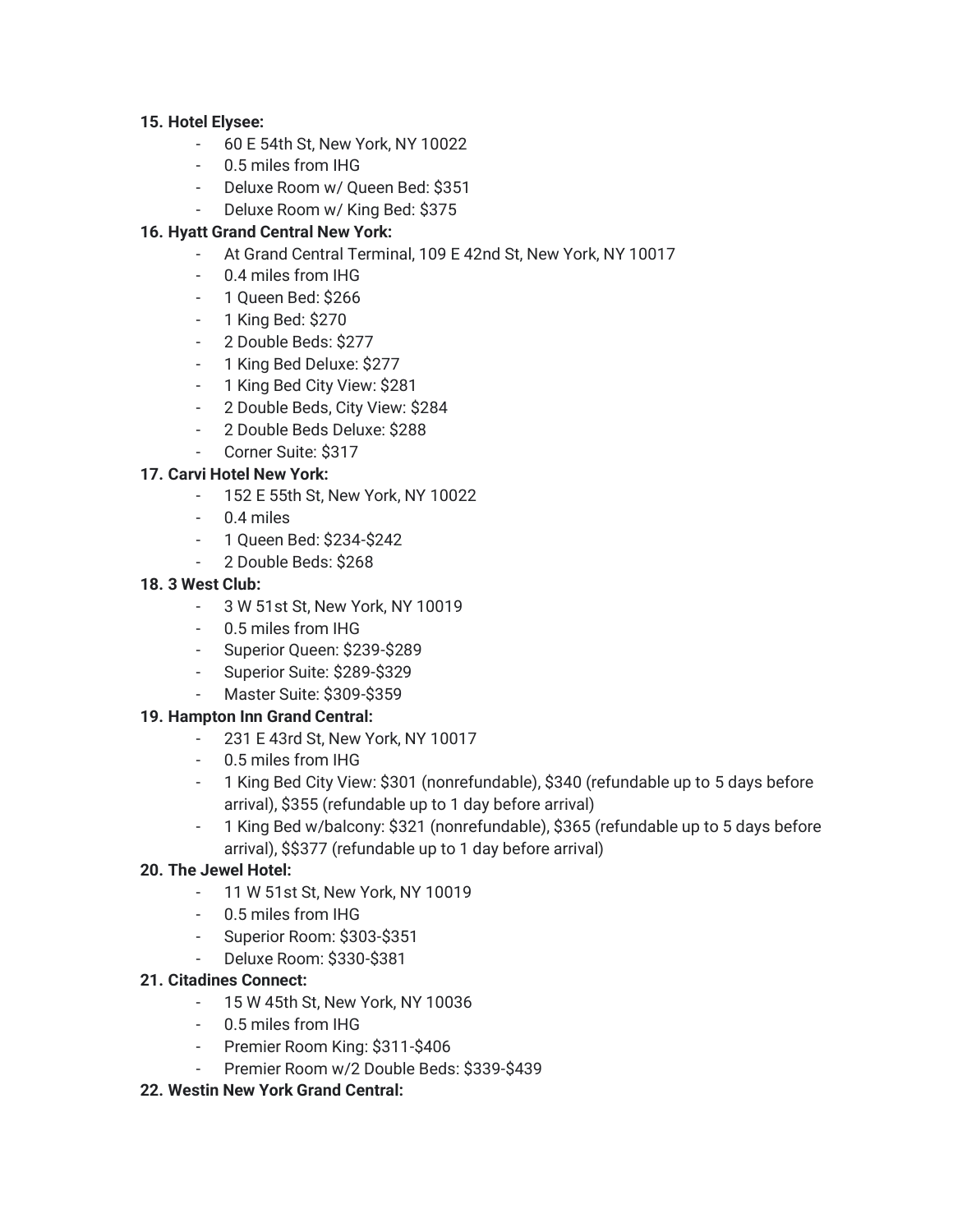- 212 E 42nd St, New York, NY 10017
- 0.5 miles from IHG
- Traditional King Room, 1 King: \$329
- Deluxe King, 1 King, 1 sofa bed: \$339
- Traditional Double, 2 Double beds: \$369
- Deluxe Double, 2 Double beds: \$379

#### **23. Radisson Hotel New York Midtown - Fifth Avenue:**

- 25 W 51st St, New York, NY 10019
- 0.5 miles from IHG
- Queen Bed: \$268-\$305
- Business Class Queen Bed: \$327-\$339

#### **24. The Jewel Hotel:**

- 11 W 51st St, New York, NY 10019
- 0.5 miles from IHG
- Superior Room, 1 Queen: \$303-\$351
- Deluxe Room, 1 Queen: \$330-\$381

#### **25. Fitzpatrick Grand Central:**

- 141 E 44th St, New York, NY 10017
- 0.3 miles from IHG
- Deluxe Queen: \$286
- Deluxe King: \$286
- Deluxe Double-Double, 2 Double beds: \$336
- King Junior Suite: \$356
- Garden Room West, 1 Queen bed: \$386

#### **26. Hotel 57:**

- 130 E 57th St, New York, NY 10022
- 0.5 miles from IHG
- Full Room, 1 Full Bed: \$230

# **27. Club Quarters Hotel Times Square:**

- 40 W 45th St, New York, NY 10036
- 0.5 miles from IHG
- Club Room, 1 Queen bed: \$296-\$311
- Standard Room, 1 Queen bed: \$291-\$321
- Superior Room, 1 Queen bed: \$329-\$361

# **28. The Hotel at Times Square:**

- 59 W 46th St, New York, NY 10036
- 0.5 miles from IHG
- Superior King, 1 King bed: \$279
- Deluxe King, 1 King bed: \$303

#### **29. Millennium Hilton New York One UN Plaza:**

- One Un Plaza, New York, NY 10017
- 0.5 miles from IHG
- 1 Queen Bed: \$\$299-\$312